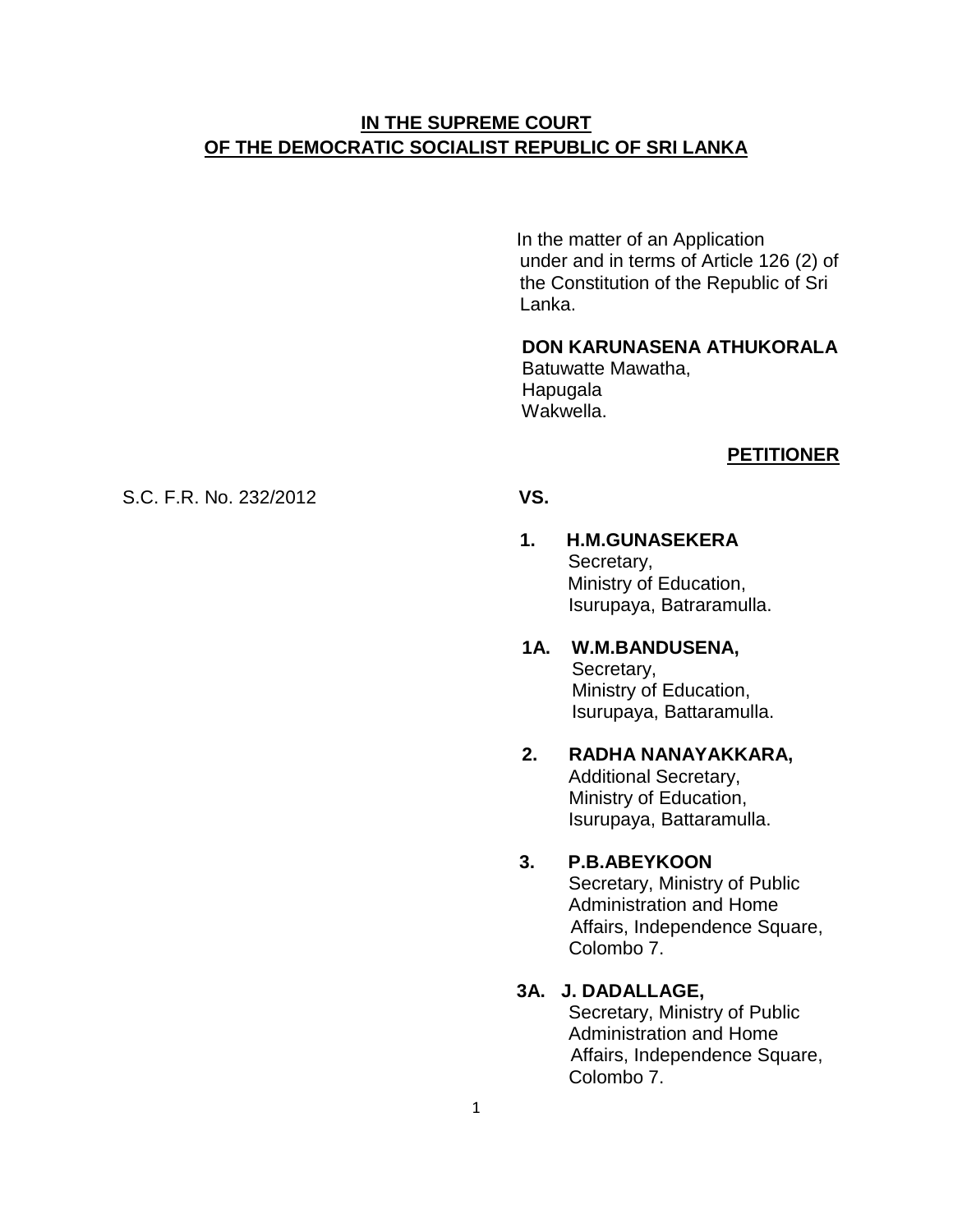- **4. DAYASIRI FERNANDO** Chairman,
- **4A. DHARMASENA DISSANAYAKE** Chairman,
- **5. PALITHA M. KUMARASINGHE** Member,
- **5A. A.SALAM ABDUL WAID** Member,
- **6. S.C.MANNAMPERUMA** Member,
- **6A. MS. D.SHIRANTHA WIJEYATHILAKA** Member,
- **7. ANANDA SENEVIRATNE** Member,
- **7A. DR. PRADEEP RAMUNUGAM** Member,
- **8. N.H.PATHIRANA** Member,
- **8A. MRS. V. JEGARAJASINGHAM** Member,
- **9. S. THILLAI NADARAJA** Member,
- **9A. SANTI NIHAL SENEVIRATNE** Member,
- **10. M.D.W.ARIYAWANSHA**  Member,
- **10A. S.RANNUGE** Member,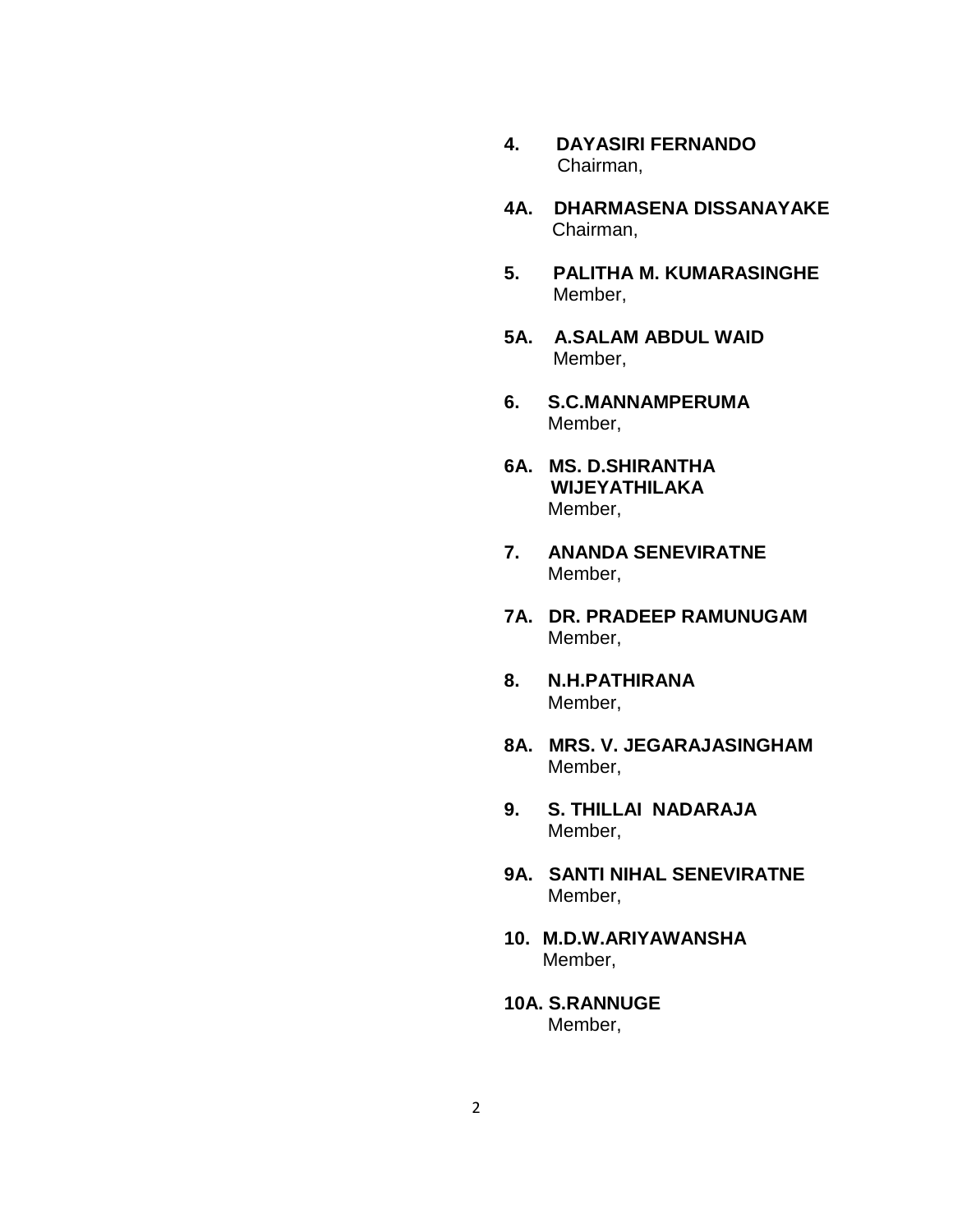- **11. A.MOHAMED NAHIYA** Member,
- **11A. D.C.MENDIS** Member,
- **12. SIRIMAVO A.WIJERATNE** Member,
- **12A. SARATH JAYATHILAKA** Member,

The 3<sup>rd</sup> to 11<sup>th</sup> Respondents and presently, the 4A to 12A Respondents, all of Public Service Commission No. 177, Nawala Road, Narahenpita, Colombo 5.

## **13. T.M.L.C.SENEVIRATNE**

 Secretary, Public Service Commission, No. 177, Nawala Road, Narahenpita, Colombo 5.

# **13A. H.M.G.SENEVIRATNE**

 Secretary, Public Service Commission, No. 177, Nawala Road, Narahenpita, Colombo 5.

 **14. PROVINCIAL DIRECTOR OF EDUCATION, (Southern Province)**, Provincial Educational Department, Galle.

### **15. K.A.TILAKARATNE** Director General of Pensions, Department of Pensions, Maligawatte,

#### **15A. S.S.HETTIARACHCHI**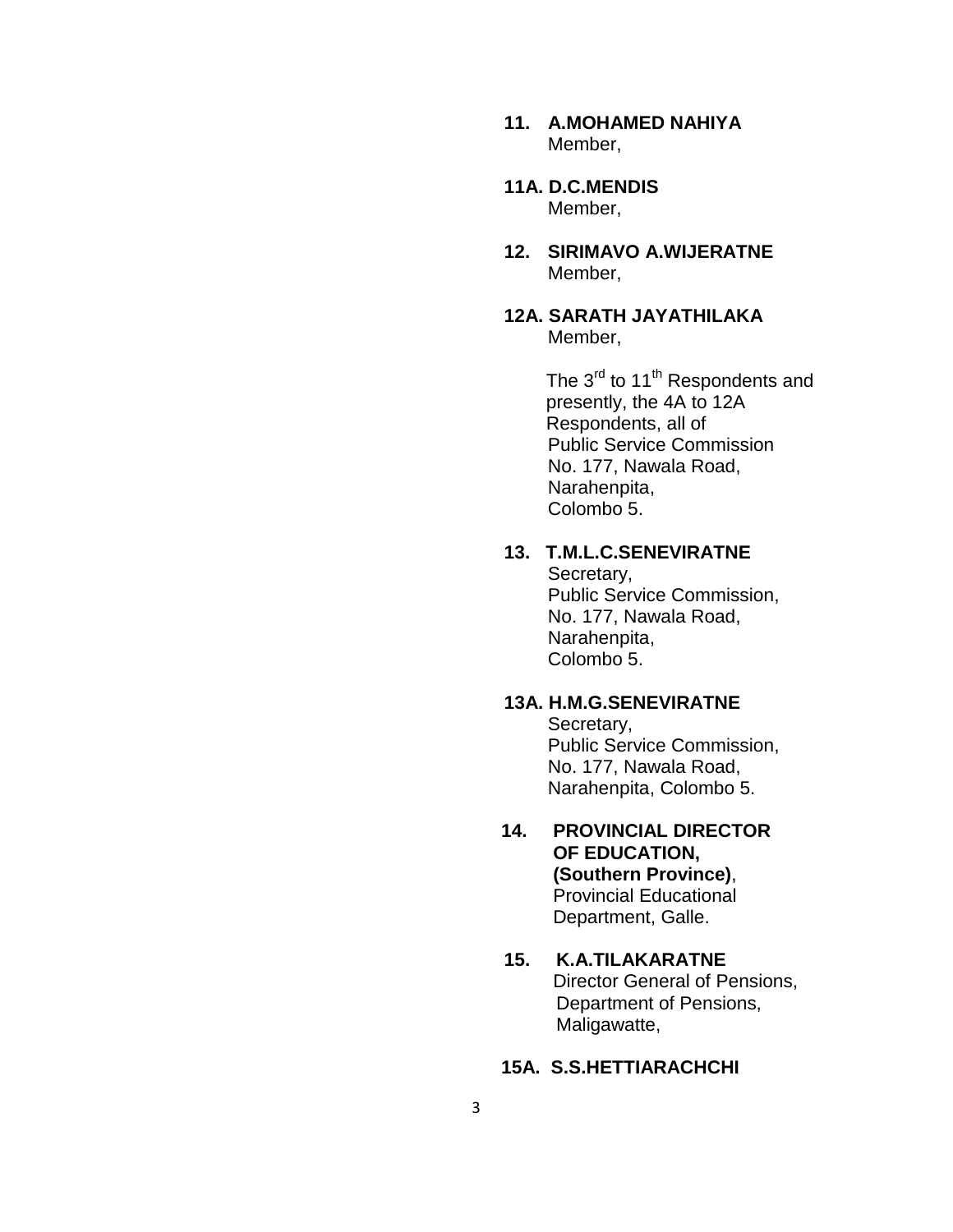Director General of Pensions, Department of Pensions, Maligawatte,

 **16. HON. ATTORNEY GENERAL**  Attorney General"s Department, Colombo 12.

**RESPONDENTS**

| BEFORE: | B.P. Aluwihare, PC. J.      |
|---------|-----------------------------|
|         | Priyantha Jayawardena, PC.J |
|         | Prasanna Jayawardena, PC.J  |

COUNSEL: J.C. Weliamuna with Senura Abeywardena for the Petitioner Rajitha Perera, SSC, for 1A, 2, 3A, 4A, 5A, 6A,7A, 8A, 9A, 10A,11A, 12A,13A,14,15A and 16<sup>th</sup> Respondents.

ARGUED ON: 05<sup>th</sup> July 2016.

WRITTEN  $By$  Petitioner on 10<sup>th</sup> August 2016. SUBMISSIONS FILED: By Respondents on 08<sup>th</sup> August 2016.

DECIDED ON: 28<sup>th</sup> October 2016

Prasanna Jayawardena, PC, J.

The Petitioner joined the Public Service in 1969, as an Assistant Teacher. He first completed a Teacher Training Course at the Maharagama Teacher Training College and was then appointed to the "Sri Lanka Education Service", which was later renamed the `Sri Lanka Educational Administrative Service".

During his period of service, the Petitioner taught in 11 schools in different parts of the country and served in administrative capacities in the Zonal Educational Office in Kegalle and the Provincial Educational Department of the Southern Province. The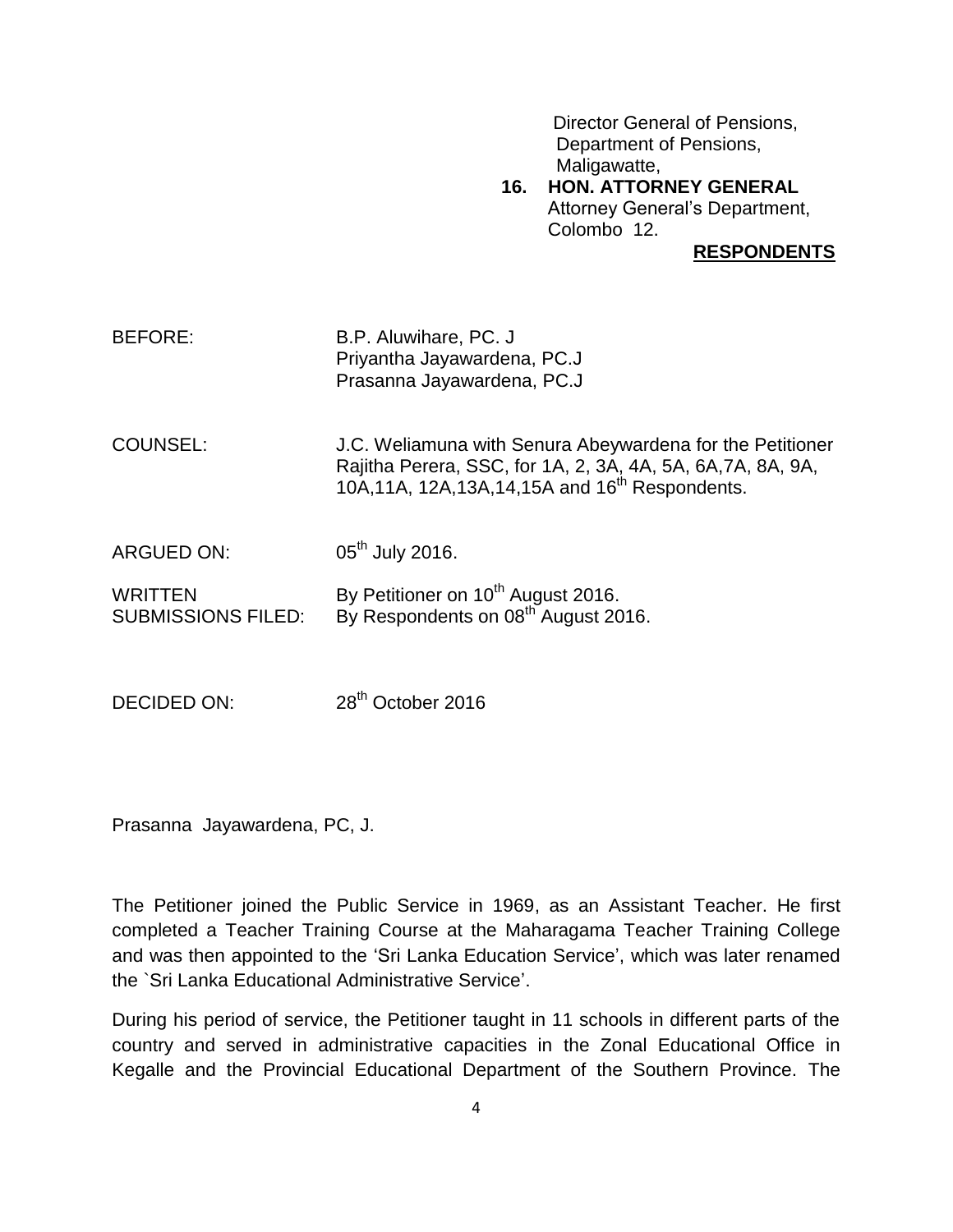Petitioner steadily rose through the ranks of the Sri Lanka Educational Administrative Service. He reached the apex of his career in 1996, when he was appointed Principal of the prestigious Mahinda College, Galle which was founded in 1892 under the auspices of the Buddhist Theosophical Society, then led by Colonel Henry Steel Olcott.

About eight years into his tenure as Principal of this College, the Petitioner was arrested by the officers of the Commission to Investigate Allegations of Bribery or Corruption. The arrest was on  $24<sup>th</sup>$  September 2004. He was suspected of acquiring wealth by corrupt means. A month later, the Petitioner was indicted in the High Court of Colombo under Section 23 A of the Bribery Act No. 8 of 1973. Section 23 A makes it an Offence to own or to have owned property which is deemed under the provisions of Section 23A of the Act, to be property acquired by bribery or to be property acquired by the conversion of property which was acquired by bribery.

At this point, it should be recorded that, at the end of the Trial in the High Court, on  $30<sup>th</sup>$ September 2010, the Petitioner was acquitted when the learned High Court Judge held that, the Charge had not been proved beyond reasonable doubt. As will be evident later on in this Judgment, the acquittal has no bearing on the present Application. But, to be fair by the Petitioner, the fact of the acquittal must be stated here.

Inevitably, the arrest and indictment of the Petitioner, who was a public officer, resulted in Disciplinary Action being taken against him. This included placing the Petitioner on Compulsory Leave, later interdicting him, the issue of a Charge Sheet and Amended Charge Sheet and the holding of a Disciplinary Inquiry.

Being a public officer, the Petitioner was governed by the provisions of the Establishments Code. Chapter XLVIII of Vol. II of the Establishments Code sets out the Disciplinary Procedure which was applicable to the Petitioner. [All references to Sections in the Establishments Code from here onwards in this Judgment, are references to Sections within the said Chapter XLVIII of Vol. II of the Establishments Code.]

It should also be stated here that, as evident from Section 2:2 read with Section 1:1:1 of the Establishments Code, the `Disciplinary Authority" vested with the power of dismissal and disciplinary control of the Petitioner, was the Public Service Commission.

Following the arrest of the Petitioner, the Public Service Commission directed that, the Petitioner be placed on Compulsory Leave from 08<sup>th</sup> October 2004 onwards. Thereafter, following his indictment in the High Court, the Petitioner was interdicted on  $08<sup>th</sup>$ February 2005, in terms of Section 31:1 read with Section 31:1:4 of the Establishments Code.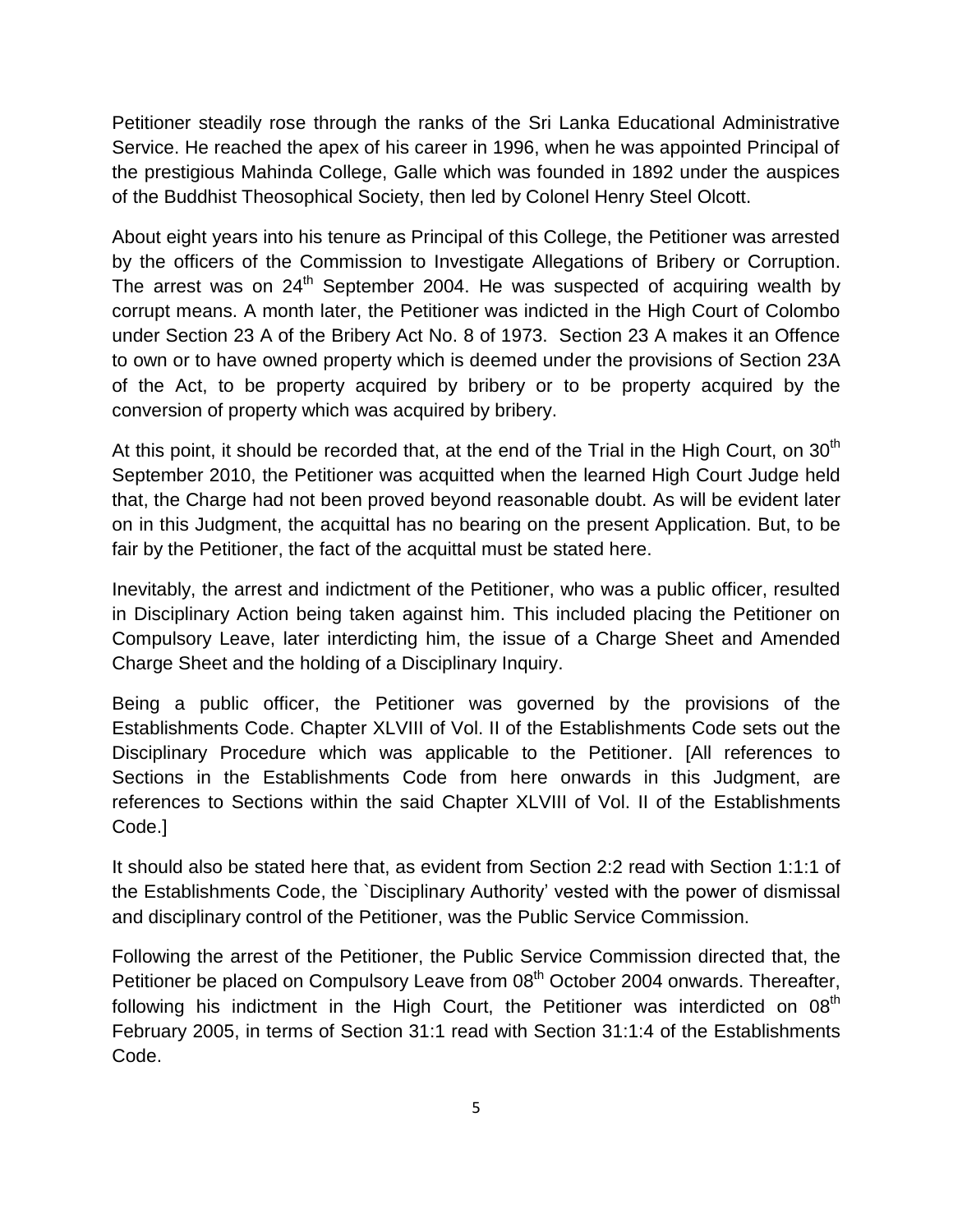As evident from the facts stated above, the Trial in the High Court spanned more than five years. During the time the Trial was underway, the Petitioner reached his compulsory retirement age of 60 years, on 03rd October 2007. Therefore, on that day, the Petitioner retired from Service.

A few months before the Petitioner retired, the Petitioner was served a Charge Sheet dated 23rd February 2007 filed with the Petition marked **"P-9a"**, which was issued by the Public Service Commission. This was amended by an Amended Charge Sheet dated 24th August 2009 filed with the Petition marked **"P-9b"**, which was stated to be amended in terms of Section 14:6 of the Establishments Code. There were eighteen Charges which covered a gamut of acts of misconduct alleged to have been committed by the Petitioner during his tenure as Principal of Mahinda College.

Thus, at the time the Petitioner retired, disciplinary proceeding had commenced against him and he was under interdiction.

Section 36:2 of the Establishments Code stipulates that, in such circumstances, the Petitioner retired subject to the provisions of Section 12 of the Minutes on Pensions. In Paragraph [9] of his Petition, the Petitioner has admitted this and stated *"…. The Petitioner retired from Public Service, subject to Section 12 of the Minute on Pensions"*.

In Paragraph [11] of his Petition, the Petitioner states that, *"a formal disciplinary inquiry was conducted against him"*. In his Petition, the Petitioner has not complained regarding the manner in which the disciplinary inquiry was held. I also note that, Section 36:5 of the Establishments Code states that, although the Petitioner had retired by then, the Petitioner was *"bound to participate"* in this disciplinary inquiry. For these reasons, I am not inclined to take into account the Petitioners" submission, made for the first time in his written submissions tendered on  $10^{th}$  August 2016, that he was not given an opportunity to defend himself at the disciplinary inquiry or to cross examine the witnesses.

The disciplinary inquiry was concluded some years after the Petitioner has retired on  $03<sup>rd</sup>$  October 2007. The Petitioner was found to be quilty of nine of the eighteen Charges.

The Petitioner states that, thereafter, he received a copy of a letter dated 16<sup>th</sup> November 2011 sent by the Public Service Commission to the 3<sup>rd</sup> Respondent [the Secretary, Ministry of Public Administration and Home Affairs], which is filed with the Petition marked **"P10"**. By this letter, the Public Service Commission had recommended to the 3<sup>rd</sup> Respondent that, in consequence of the Petitioner having been found guilty of nine Charges, a deduction of 25% of the Petitioner"s Gratuity be made. The Public Service Commission goes on to state in this letter that, it is forwarding copies of the Charge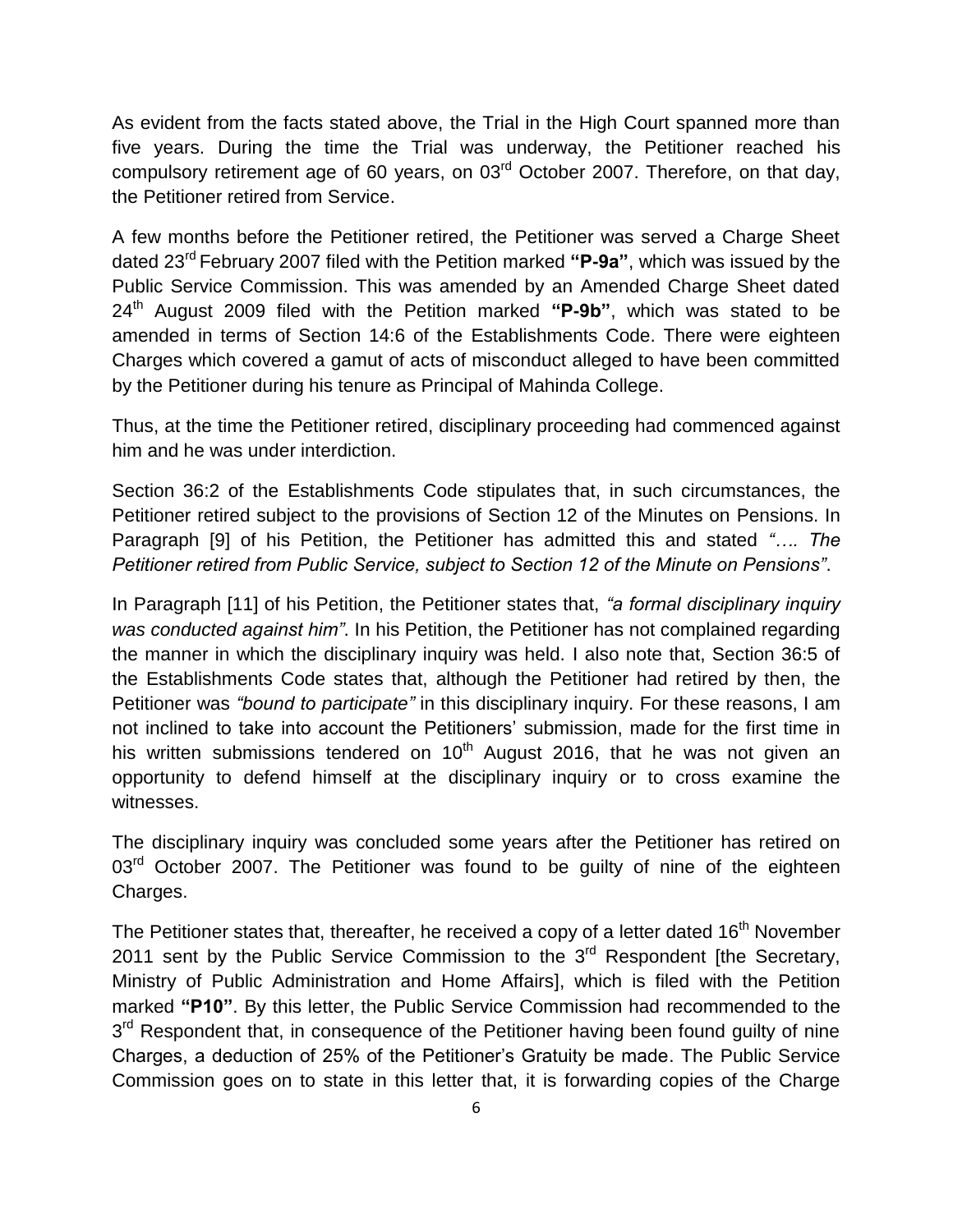Sheet and Amended Charge Sheet, the Petitioner"s reply thereto, the letter advising the Petitioner that he is deemed to have retired, the inquiring officer's Report and the recommendation made by the Ministry of Education. The Public Service Commission states that, these documents are being forwarded to enable the  $3<sup>rd</sup>$  Respondent to take action under and in terms of Section 36:7 of the Establishments Code.

The Petitioner next states that, on or about  $09<sup>th</sup>$  April 2012, he received a copy of a letter dated  $30<sup>th</sup>$  March 2012 sent by the Additional Secretary, Ministry of Education to the Provincial Director of Education (Southern Province), which is filed with the Petition marked **"P11"**, stating that:

- (i) The **3 rd Respondent** had directed the imposition of a deduction of 25% in the gratuity payable to the Petitioner;
- (ii) The **3 rd Respondent** had directed the imposition of a deduction of 10% in the pension payable to the Petitioner;
- (iii) The **Public Service Commission** had directed the payment of only half wages to the Petitioner in respect of the period from the date he was interdicted up to the date he was retired.

The Petitioner does not dispute the validity of the direction that a deduction of 25% be made on the gratuity payable to the Petitioner. In fact, in Paragraph 1.3 (a) of his Written Submissions, the Petitioner has expressly submitted that he accepted this deduction, which is set out in (i) above.

However, firstly, the Petitioner contends that, the  $3<sup>rd</sup>$  Respondent had no lawful authority to impose a deduction of 10% in the pension payable to the Petitioner or to impose any deduction in excess of the deduction of 25% of the gratuity which was recommended by the Public Service Commission - *ie:* the Petitioner impugns (ii) above. He, secondly, contends that, the decision to pay only half wages to the Petitioner during the period of interdiction was contrary to the provisions of the Establishments Code and is illegal and unreasonable - *ie:* the Petitioner also impugns (iii) above.

By this Application, the Petitioner pleads that, the aforesaid two decisions are in excess of the powers of the  $1<sup>st</sup>$ ,  $2<sup>nd</sup>$  and  $3<sup>rd</sup>$  Respondents. The Petitioner states that, these two decisions are unfair, arbitrary, unreasonable, unlawful, excessive and disproportionate. On this basis, the Petitioner alleges that the two impugned decisions violate the fundamental rights of the Petitioner guaranteed under Article 12 (1) of the Constitution.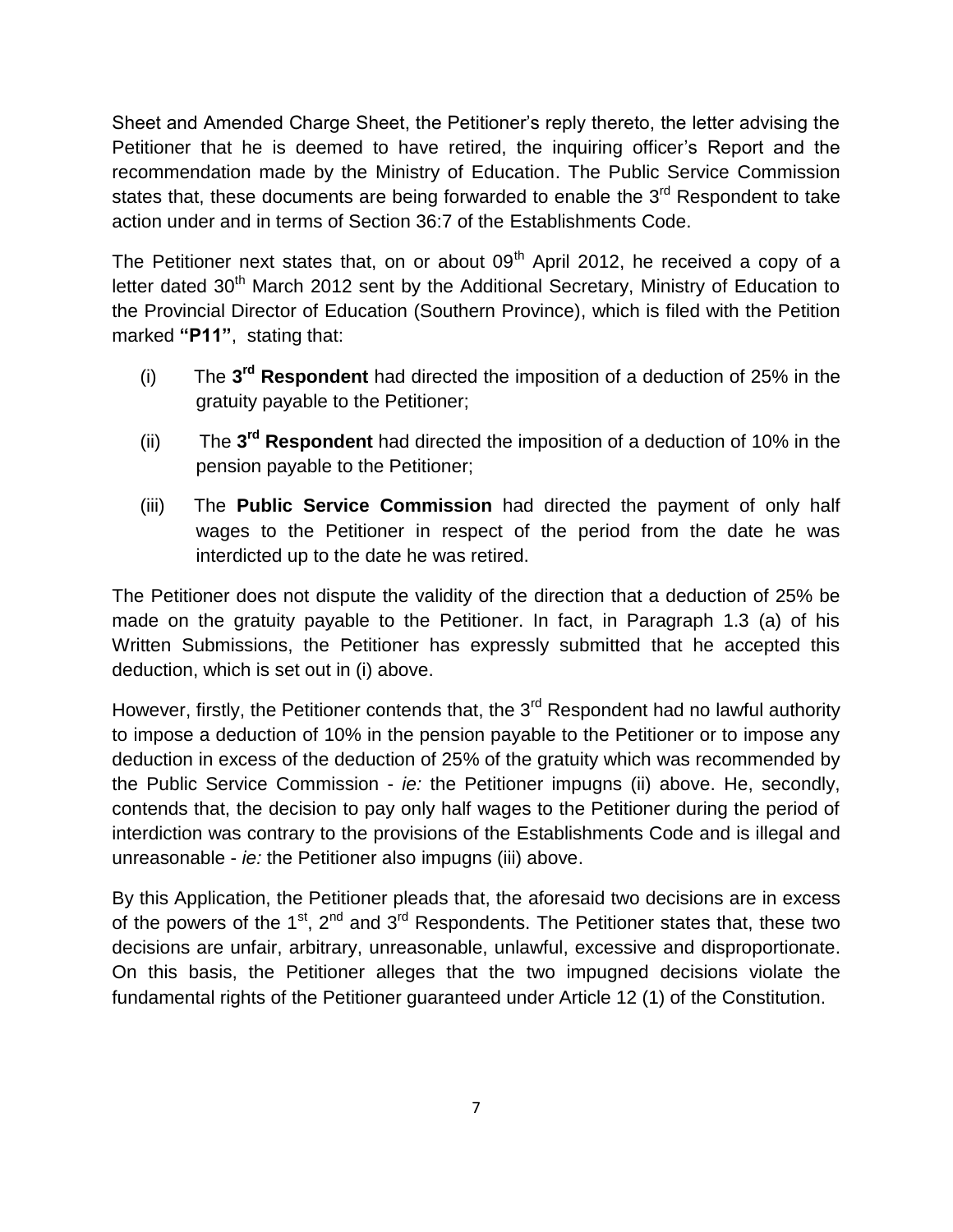The Petitioner, prays, *inter alia*, for Orders from this Court directing that, he be paid his monthly pension without any deduction and that, he be paid full wages in respect of the period of interdiction.

On 22<sup>nd</sup> May 2012, this Court granted the Petitioner leave to proceed in respect of the alleged violation of Article 12 (1) of the Constitution.

The  $3^{rd}$  Respondent – namely, the Secretary, Ministry of Public Administration and Home Affairs – and the  $4<sup>th</sup>$  Respondent –namely, the Chairman of the Public Service Commission – have filed Affidavits by way of their Objections to the Petitioner"s Application.

The Respondents have taken up a preliminary objection basis that, the Petitioner"s Application is time barred.

With regard to the merits of the Petitioner's Application, the Respondents state that, under and in terms of Section 12 (2) of the Minutes on Pensions, the Public Service Commission has no authority to make a decision with regard to the pension and gratuity payable to the Petitioner. The Respondents state that, the Public Service Commission may only make a recommendation to the 3<sup>rd</sup> Respondent who is vested with the authority to take a final decision with regard to the payment of a pension and gratuity to the Petitioner. In this connection, the Respondents also state that, while the `Disciplinary Authority" vested with the powers of dismissal and disciplinary control of the Petitioner is the Public Service Commission, a decision to withhold or reduce the payment of pension and gratuity under and in terms of Section 12.2 of the Minutes on Pensions is not a "Disciplinary Order" which falls within the province of the Public Service Commission.

The Respondents state that, accordingly, the Public Service Commission, by its letter marked "P10", made its recommendation to the 3<sup>rd</sup> Respondent, under and in terms of Section 36:7 of the Establishments Code, that a deduction of 25% be imposed on the gratuity payable to the Petitioner. This recommendation was considered by a Committee appointed by the  $3<sup>rd</sup>$  Respondent. This Committee had made the Report filed with the 3<sup>rd</sup> Respondent's Affidavit marked "3R-2". By this Report, the Committee had recommended that, *in addition* to the deduction of 25% of gratuity recommended by the Public Service Commission a deduction of 10% be made in the pension payable to the Petitioner. The Committee has given reasons for its recommendation.

The 3<sup>rd</sup> Respondent has stated that he agreed with the recommendation of the Committee. Therefore, he had sent the letter dated  $15<sup>th</sup>$  February 2012 filed with the  $3<sup>rd</sup>$ Respondent"s Affidavit marked **"3R-3"**, directing the Secretary, Ministry of Education to effect a deduction of 25% of the gratuity payable to the Petitioner (which had been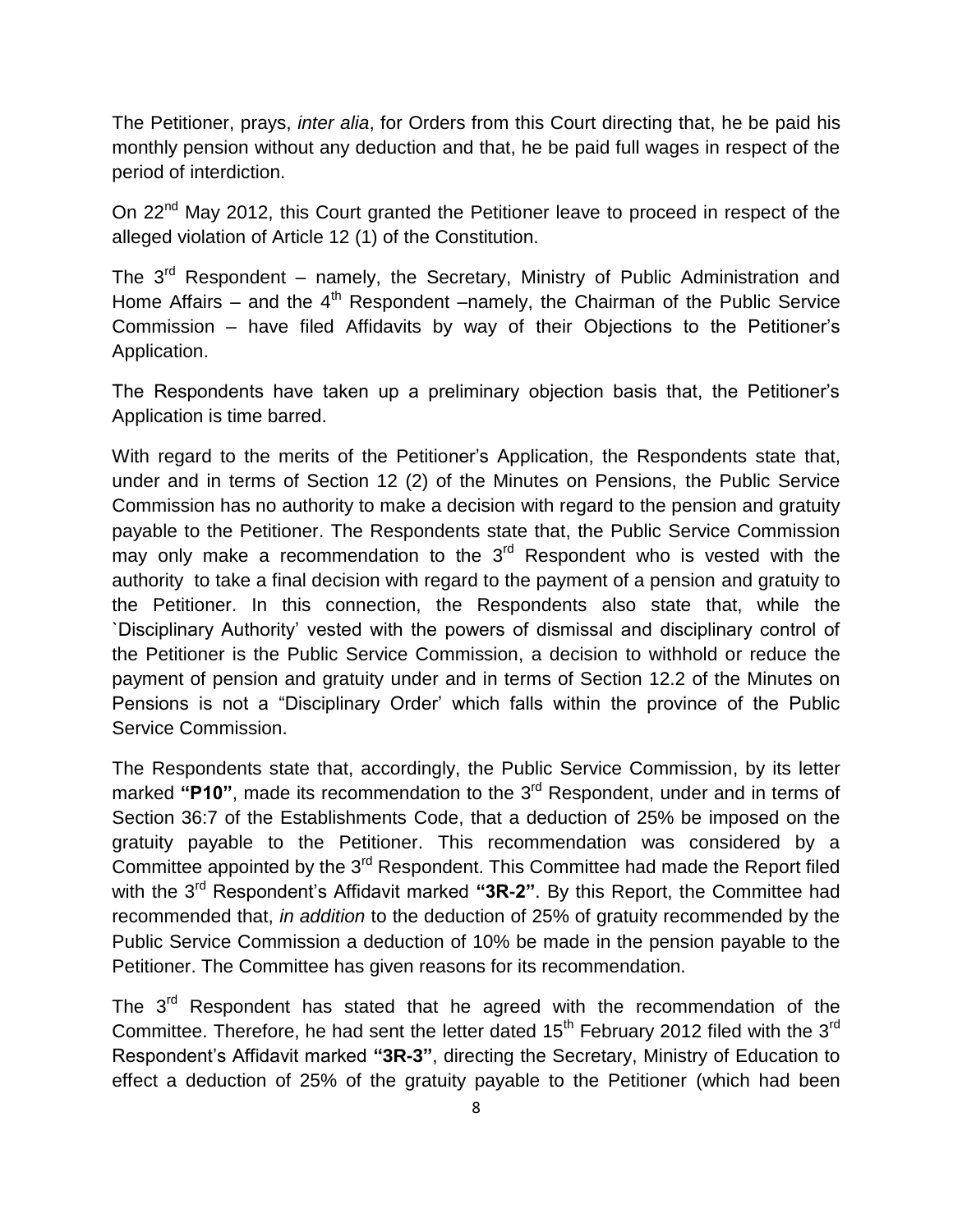recommended by the Public Service Commission) and to *also* effect a deduction of 10% in the pension payable to the Petitioner. This letter bears a notation that a copy was to be sent to the Petitioner.

It is clear that, upon receipt of this letter marked **"3R-3"**, the Additional Secretary, Ministry of Education sent the aforesaid letter dated  $30<sup>th</sup>$  March 2012 filed with the Petition marked **"P11"** to the Provincial Director of Education (Southern Province) setting out the aforesaid three decisions.

It should be mentioned that, this letter marked **"P11"** refers to a letter dated 15th March 2012 sent by the  $3<sup>rd</sup>$  Respondent to the Ministry of Education. This date is a typographical error and should read "15<sup>th</sup> February 2012" – *ie:* the date of the aforesaid letter marked **"3R-3"**. This is confirmed by the fact that the Reference No. PH/P/2/1415 stated in the letter marked **"P11"** with regard to the letter received by the Ministry of Education, is the Reference Number of the aforesaid letter marked **"3R-3"**.

With regard to the payment of half wages to the Petitioner in respect of the period of interdiction, the Respondents state that, the decision to pay half wages was taken by the Public Service Commission on  $06<sup>th</sup>$  February 2012. This decision had been communicated to the Secretary, Ministry of Education by the Public Service Commission"s letter dated 06th January 2012 filed with Affidavit of the Chairman of the Public Service Commission, marked **"4R3"**. This letter also bears a notation that a copy was to be sent to the Petitioner.

I have set out the relevant facts and also, briefly, set out the positions taken by the Petitioner and the Respondents.

I will now consider the preliminary objection raised by the Respondents that, the Petitioner"s Application is time barred.

As set out in paragraph [12] (a) of the Petition, the Petitioner states that, he first became aware of the impugned decisions only when he received a copy of the letter dated  $30<sup>th</sup>$ March 2012 filed with the Petition marked **"P11"** which, *inter alia*, sets out these two decisions.

That copy appears to have been sent by ordinary post and was sent by the Ministry of Education, which has its Office in Battaramulla in the Colombo District. The Petitioner resides in Wakwella, which is in the Galle District. In these circumstances, it is entirely possible that, this letter which is dated  $30<sup>th</sup>$  March 2012 and would have been posted thereafter, reached the Petitioner on or about  $09<sup>th</sup>$  April 2012, as stated by the Petitioner. Accordingly, this Court has no reason to disbelieve the Petitioner's statement that he received the letter marked "P11" on or about 09<sup>th</sup> April 2012.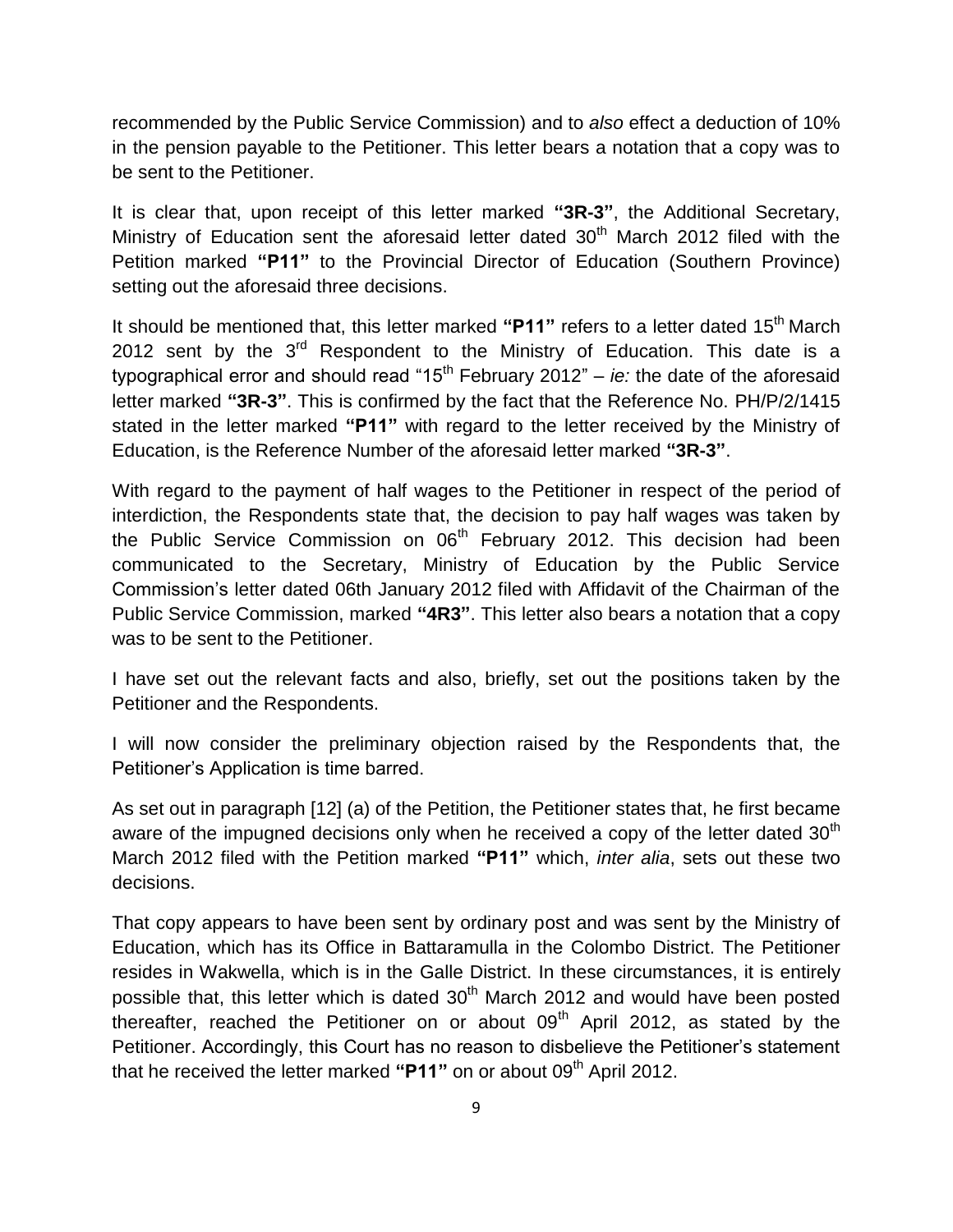It is long established Law that, the time limit of one month granted by Article 126 (2) of the Constitution will begin to run only from the date the Petitioner became aware or reasonably should have been aware of the alleged violation of his fundamental rights – *vide:* **SIRIWARDENE vs. RODRIGO** [1986 1 SLR 384]. In this Application, on the strength of the averments in the Petition, that date would be  $09<sup>th</sup>$  April 2012.

The Petitioner has filed this Application on 04<sup>th</sup> May 2012 and has, therefore, invoked the jurisdiction of this Court within the time limit of one month stipulated in Article 126 (2) of the Constitution.

However, the Respondents contend that, in fact, the Petitioner became aware of the decisions to pay him only half wages during the period of interdiction and to impose a deduction 10% of the pension payable to him, long before  $09<sup>th</sup>$  April 2012. The Respondents state that the Petitioner had this knowledge from the time the Petitioner received copies of the letters dated  $06<sup>th</sup>$  February 2012 and 15<sup>th</sup> February 2012 filed with the 3<sup>rd</sup> Respondent's Affidavit marked "3R-4" and "3R-3" respectively, which state these two decisions which are now impugned in the present Application.

If the Petitioner did receive copies of these two letters marked **"3R-4"** and **"3R-3"**, he would have been aware of the disputed decisions from the time of he received the copies of the letters. In view of the dates of these two letters, if the Petitioner did receive copies, it can be assumed that, this would have taken place sometime in the month of February 2012.

Therefore, if this Court is satisfied that, the Petitioner did receive copies of these two letters marked "3R-4" and "3R-3", the Petitioner's Application filed on 04<sup>th</sup> May 2012 will be time barred and must be dismissed.

In paragraph [12] (b) of the Petition, the Petitioner has stated he did not receive a copy of the letter referred to in the letter marked **"P11"**. As I mentioned earlier, that is the letter marked **"3R-3"**. Therefore, the Petitioner has denied receiving a copy of the letter marked **"3R-3"**.

In his Affidavit, the 3<sup>rd</sup> Respondent, who wrote this letter marked "3R-3", has only stated that this letter was copied to the Petitioner and that *"the Petitioner ought to have*  known of the decision on or around that date". The 3<sup>rd</sup> Respondent does not state that, he believes the Petitioner *did* receive a copy of the letter marked **"3R-3"**. The copy said to have been sent to the Petitioner has not been sent by Registered Post.

In these circumstances, this Court cannot be satisfied that, the Petitioner did receive a copy of the letter marked **"3R-3"**.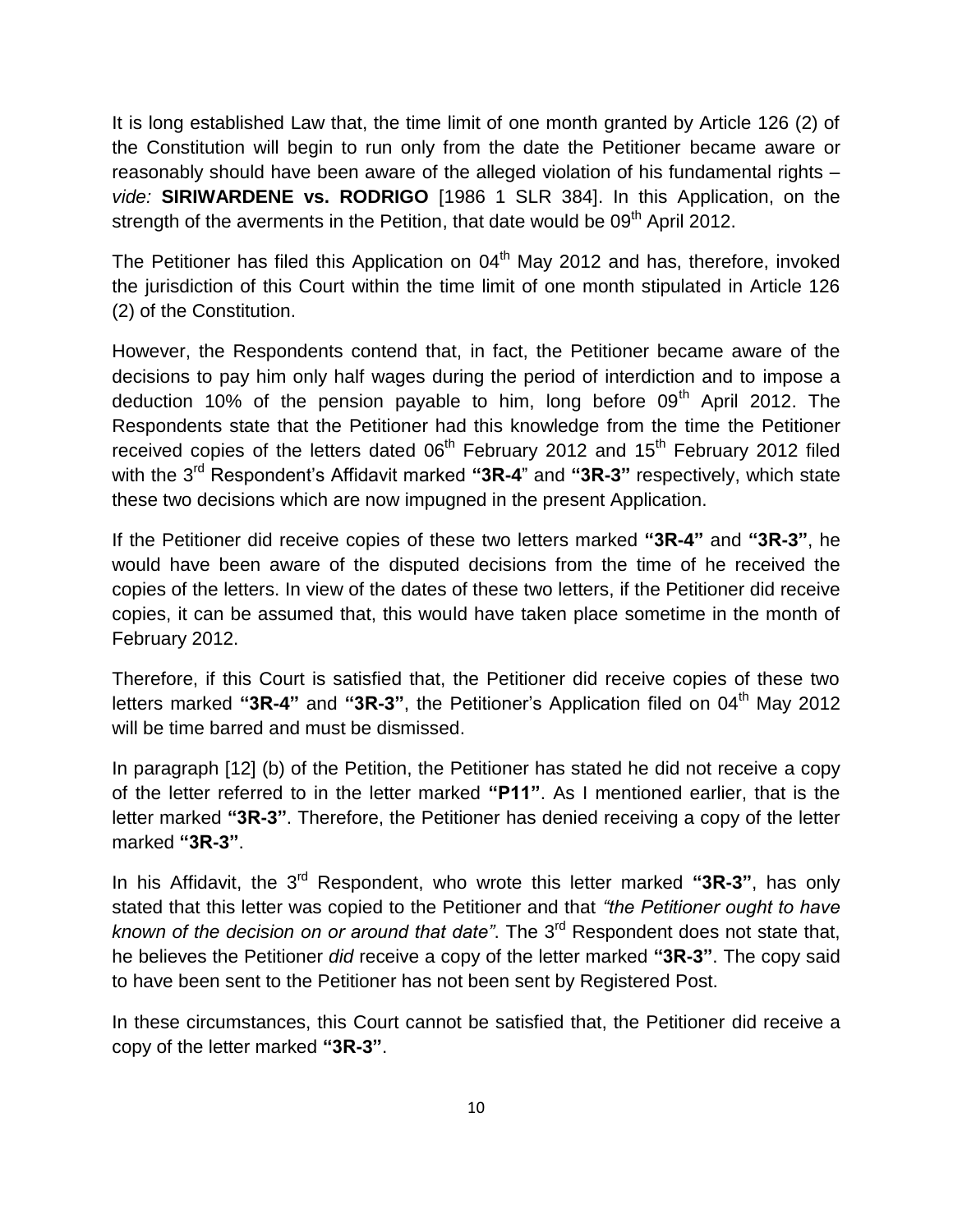Next, the letter marked **"3R-4"** has been sent by the Public Service Commission. Although this letter bears a notation that a copy was to be sent to the Petitioner, the Affidavit of the Chairman of the Public Service Commission does not state that, a copy was sent to the Petitioner or that, the Chairman believes the Petitioner did receive a copy of the letter.

In these circumstances, this Court also cannot be satisfied that, the Petitioner did receive a copy of the letter marked **"3R-4"**.

Learned Senior State Counsel for the Respondents has submitted that, *"the non-filing of a Counter affidavit by the Petitioner would deem to be an admission of the facts set out in the Objections of the Respondents"* and constitutes an admission by the Petitioner that he has received copies of the two letters marked **"3R-4"** and **"3R-3"**.

However, in the absence of any provision in the Supreme Court Rules, 1990 which stipulates that, a failure on the part of a Petitioner in an Application under Article 126 of the Constitution to deny a statement in a Counter Affidavit that may be filed by the Respondent will amount to an admission of that statement, I do not consider that such a standard of strict pleadings, can be applied. In any event, as I mentioned earlier, the Petitioner has expressly denied having received the letter marked **"3R-3"** and the sender of the letter marked **"3R-4"** has not stated that a copy was sent to the Petitioner.

In these circumstances, I hold that, the Respondents have not established that, the Petitioner received copies of the two letters marked **"3R-4"** and **"3R-3"** or that, the Petitioner was aware the impugned decisions prior to the letter marked **"P11"** which the Petitioner admits having received on or about 09<sup>th</sup> April 2012.

Accordingly, the preliminary objection is overruled.

I will now consider the merits of the Petitioner"s Application.

As mentioned earlier, the Petitioner claims that, the following two decisions violate his fundamental rights:

- (i) The decision to pay only half wages to the Petitioner during the period of interdiction.
- (ii) The decision to impose a deduction of 10% in the pension payable to the Petitioner;

I will first consider the Petitioner"s contention that, the decision to pay only half wages to him during the period of interdiction violated his fundamental rights under Article 12 (1) of the Constitution.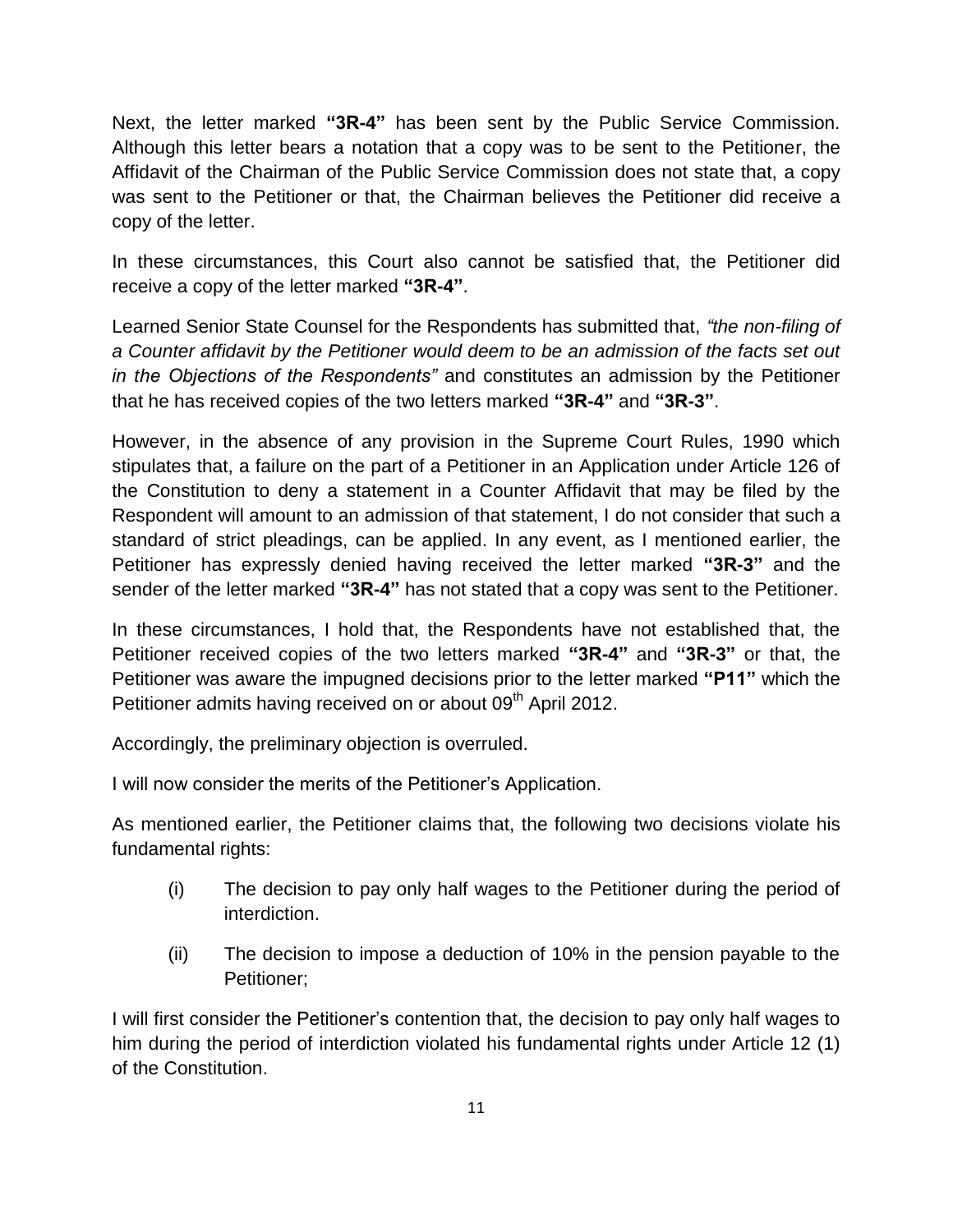In Paragraphs [13] (c), [14] (c) and 14 (d) of his Petition, the Petitioner states that, this decision to pay half wages to the Petitioner during the period of interdiction was contrary to the provisions of the Establishments Code and is illegal and unreasonable. The Petitioner does not dispute that the interdiction was justified. He only disputes the decision to pay half wages during his interdiction.

The payment of half wages related to the period of interdiction. That was during the period of the Petitioner"s service as a public officer and prior to his retirement. As mentioned earlier, during the period of the Petitioner"s service as a public officer, the Disciplinary Authority in respect of the Petitioner, was the Public Service Commission.

The letter marked **"3R-4"** written by the Public Service Commission makes it clear that, the aforesaid decision was taken by the Public Service Commission. The fact that, the Public Service Commission took this decision is also made clear by the letter marked **"P11"** which was produced by the Petitioner. Therefore, it is clear that, the decision to pay half wages was taken by the appropriate Disciplinary Authority.

The remaining questions are whether, in the circumstances of this case, the Public Service Commission (as the Disciplinary Authority) had the authority to decide to pay only half wages during the period of interdiction and, if so, whether such decision was reasonable.

The provisions applicable to the interdiction of a public officer are set out in Section 31:1 to Section 31:17 of the Establishments Code. In terms of Section 31:10, the Disciplinary Authority has the authority to decide to not pay a public officer who is under interdiction, any of the emoluments of his substantive post or to pay him one half of such emoluments during the period of interdiction. Section 31:11 read with Section 31:11:1 and Section 31:11:2 prohibits the payment of any emoluments to a public officer during the period of his interdiction if legal proceedings had been instituted against him for a terrorist offence or anti-government activities or a criminal offence or *"an offence of bribery or corruption or fraud"* or where misappropriation of a serious nature of public funds and property has been committed etc. Section 31:12 stipulates that, in other cases, the Disciplinary Authority may decide either to not pay the emoluments or to pay one-half of the emoluments in consideration of the seriousness of the charge, prior record of service of the officer, his financial needs etc.

Thus, it is very clear that, the Public Service Commission (as the Disciplinary Authority) had ample authority to decide to pay half wages during the period of interdiction of the Petitioner.

Further, it is evident that, the aforesaid Sections of the Establishments Code are to the effect that, when a public officer is interdicted, the Disciplinary Authority may *either* not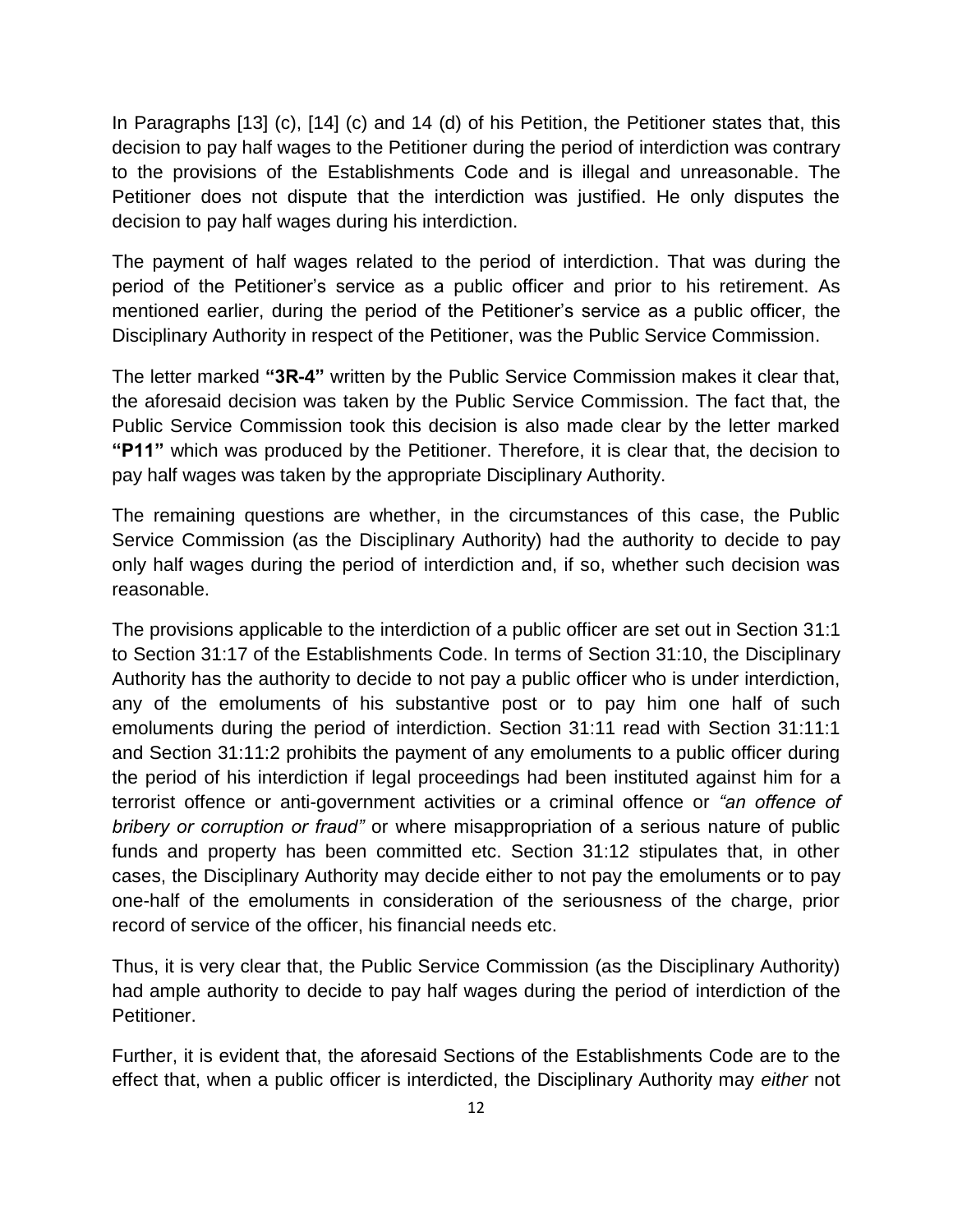pay him any emoluments during the period of interdiction *or* pay him one-half of his emoluments during that period.

There does not seem to be any provision made in the Establishments Code for the Disciplinary Authority to decide to pay the full emoluments to a public officer who is under interdiction. This is presumably because a public officer who is under interdiction does no work for the State during that period. This thinking is reflected in Section 31:17 of the Establishments Code which warns that, since reinstatement of a public officer who has been interdicted without sufficient cause would result in him being paid his emoluments for the period of no work, the Disciplinary Authority should satisfy itself before a public officer is interdicted.

In view of the aforesaid, it is clear that, the Public Service Commission was acting entirely within the scope of its lawful authority and in pursuance of the applicable provisions of the Establishments Code when it decided to pay half wages during the period of interdiction of the Petitioner.

Next, it is also necessary to consider whether this decision of the Public Service Commission was reasonable.

In this regard, I note that, the eighteen Charges of misconduct against the Petitioner as set out in the Charge Sheet and Amended Charge Sheet (the Petitioner was later found to be guilty of nine Charges) were of a grave nature. The gravity of these Charges was heightened by the fact that, the alleged misconduct was committed during the course of the Petitioner"s duties as Principal of a reputed and long established College. That was a position of trust and the Petitioner was required to conform to the highest standards of probity. He was duty bound to set an example to the students and protect the reputation of the College. Any failure to do so would, in itself, amount to misconduct of a grave nature. In these circumstances, it is patently clear that, the Public Service Commission acted reasonably and in terms of Section 31:12 of the Establishments Code when it decided to pay only half wages during the period the period of interdiction.

Further, as mentioned above, Section 31:11 read with Section 31:11:1 prohibits the payment of any emoluments to a public officer during the period of his interdiction if legal proceedings had been instituted against him for *"an offence of bribery or corruption or fraud"*. In this case, the Petitioner has been charged with an Offence under Section 23A of the Bribery Act No. 11 of 1954, as amended. Section 23A is in Part II of the Bribery Act which sets out the several *"OFFENCES OF BRIBERY"*.

In these circumstances, it seems to me that, the Public Service Commission should have acted in terms of the prohibition stipulated Section 31:11 read with Section 31:11:1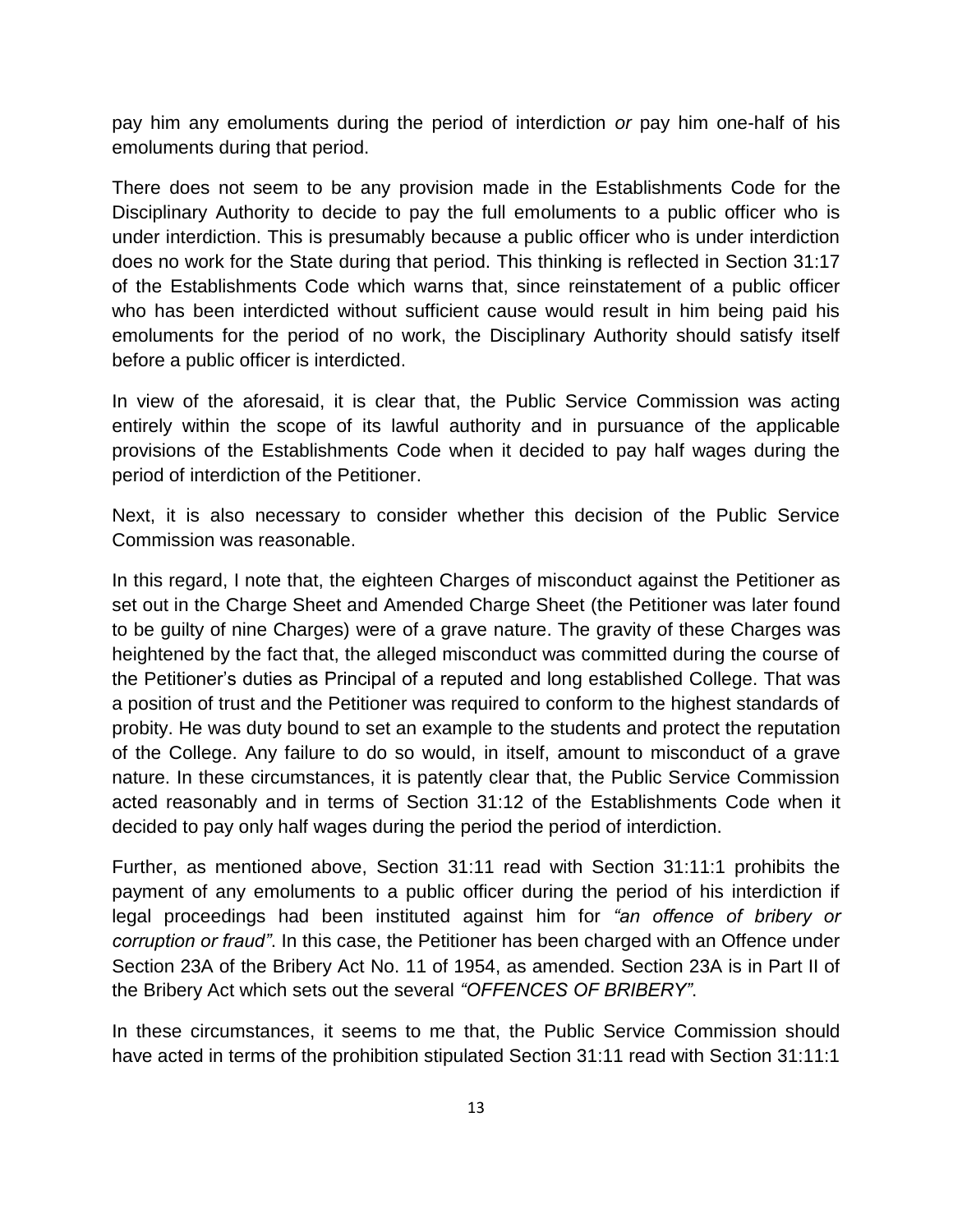of the Establishments Code and not paid any emoluments to the Petitioner during the period of interdiction.

However, it appears that, the Public Service Commission has taken a lenient approach and decided to pay half wages to the Petitioner during the period of interdiction. Such leniency may have been misguided. But it is too late for anything to be done about it now.

In Paragraphs [13] (c) and 14 (d) of his Petition, the Petitioner has also urged that, he was entitled to be paid his full emoluments during the period of interdiction because the Charges of misconduct against him in the disciplinary proceedings are independent of and different to the Offence upon which he was indicted in the High Court. I do not agree with this contention since the aforesaid provisions of the Establishments Code make it clear that, when a public officer is interdicted, the Disciplinary Authority has to decide whether to not pay him any emoluments during the period of interdiction or whether to pay one-half of his emoluments during that period, based upon the Charges of misconduct against the public officer in the disciplinary proceedings. The nature of the Offence in the Indictment may have become relevant only if the Public Service Commission had decided to not pay the Petitioner any emoluments during the period of interdiction under and in terms of Section 31:11, Section 31:11:1 and Section 31:11:2. But, the Public Service Commission has not acted under these Sections. Instead, the Public Service Commission has acted in terms of Section 31:12 of the Establishments Code where it only the nature of the Charges of misconduct in the disciplinary proceedings which are relevant.

In the aforesaid circumstances, I am of the view that, the Public Service Commission acted both lawfully and reasonably when it decided to pay half wages to the Petitioner during the period of his interdiction.

For the aforesaid reasons, I see no merit in the Petitioner"s claim that, the decision to pay half wages during the period of interdiction violated his fundamental rights under Article 12 (1) of the Constitution.

The remaining issue is the Petitioner"s contention that, the decision to impose a deduction of 10% in the monthly pension payable to the Petitioner violated his fundamental rights under Article 12 (1) of the Constitution.

In Paragraphs [13] (a) and [13] (b) of his Petition, the Petitioner contends that, since the Public Service Commission was the Disciplinary Authority in respect of the Petitioner, the 3<sup>rd</sup> Respondent was required to abide by the recommendation made by the Public Service Commission, in its letter marked **"P10"**, to impose a deduction of 25% of the gratuity payable to the Petitioner. On this basis, the Petitioner states that, the  $3^{\text{rd}}$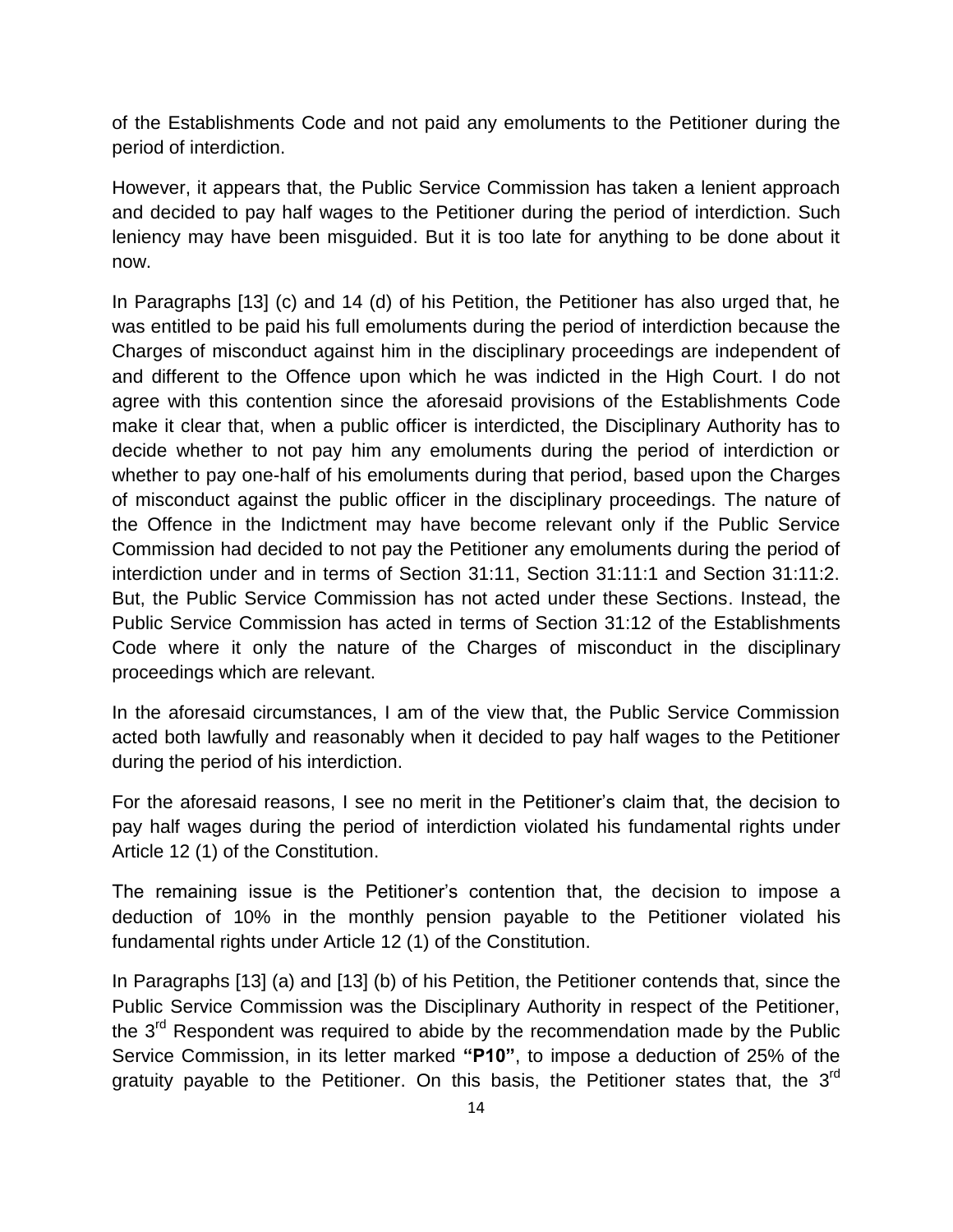Respondent had no authority to go further and *additionally* impose a deduction of 10% in the pension payable to the Petitioner. The Petitioner"s contention is that, the final decision lies with the Public Service Commission (as the Disciplinary Authority) and the role of the 3<sup>rd</sup> Respondent is limited to implementing the decision of the Public Service Commission.

At the outset, it is necessary to note that, the Public Service Commission has authority in respect of a public officer only during his period of service. This is evident from Article 55 (3) of the Constitution which states that, the Public Service Commission is vested with *"the appointment, promotion, transfer, disciplinary control and dismissal"* of public officers. These are all areas which relate and apply to the period of service of a public officer.

However, the payment of pension and gratuity to a public officer arises only *after* that public officer ceases to be in service – *ie:* upon retirement. Therefore, it is clear that, issues relating to the payment of pension and gratuity to a public officer do not fall within the province of the Public Service Commission.

The Regulations relating to the criteria governing the entitlement of public officers to payment of a pension etc are set out in the `Minutes on Pensions', which was first proclaimed in 1948 and has been since amended, from time to time. By operation of Section 2 (*kk*) of the Interpretation Ordinance No.12 of 1901, as amended, the Minutes on Pensions have the force of written Law.

A perusal of the Minutes on Pensions make it clear that, the authority vested with the power of making decisions under and in terms of the Minutes on Pensions is the  $3^{\text{rd}}$ Respondent [Secretary, Ministry of Public Administration and Home Affairs, which is presently named the "Ministry of Public Administration and Management"]. This is logically so since it is this Ministry which is responsible for the administration and payment of pensions. The Department of Pensions functions under the aegis of this Ministry.

Sections 12 (1), 12 (2) and 12 (3) of the Minutes on Pensions deal with deductions to be imposed on pensions paid to public officers against whom disciplinary proceedings are pending at the time of their retirement .

Section 12 (2) of the Minutes on Pension states:

*"Where any inquiry pending at the time of retirement of an officer from the public service, and concluded after such retirement, discloses any negligence, irregularity or misconduct on his part during his period of service, and if the explanation tendered by him in respect of the findings of such inquiry is*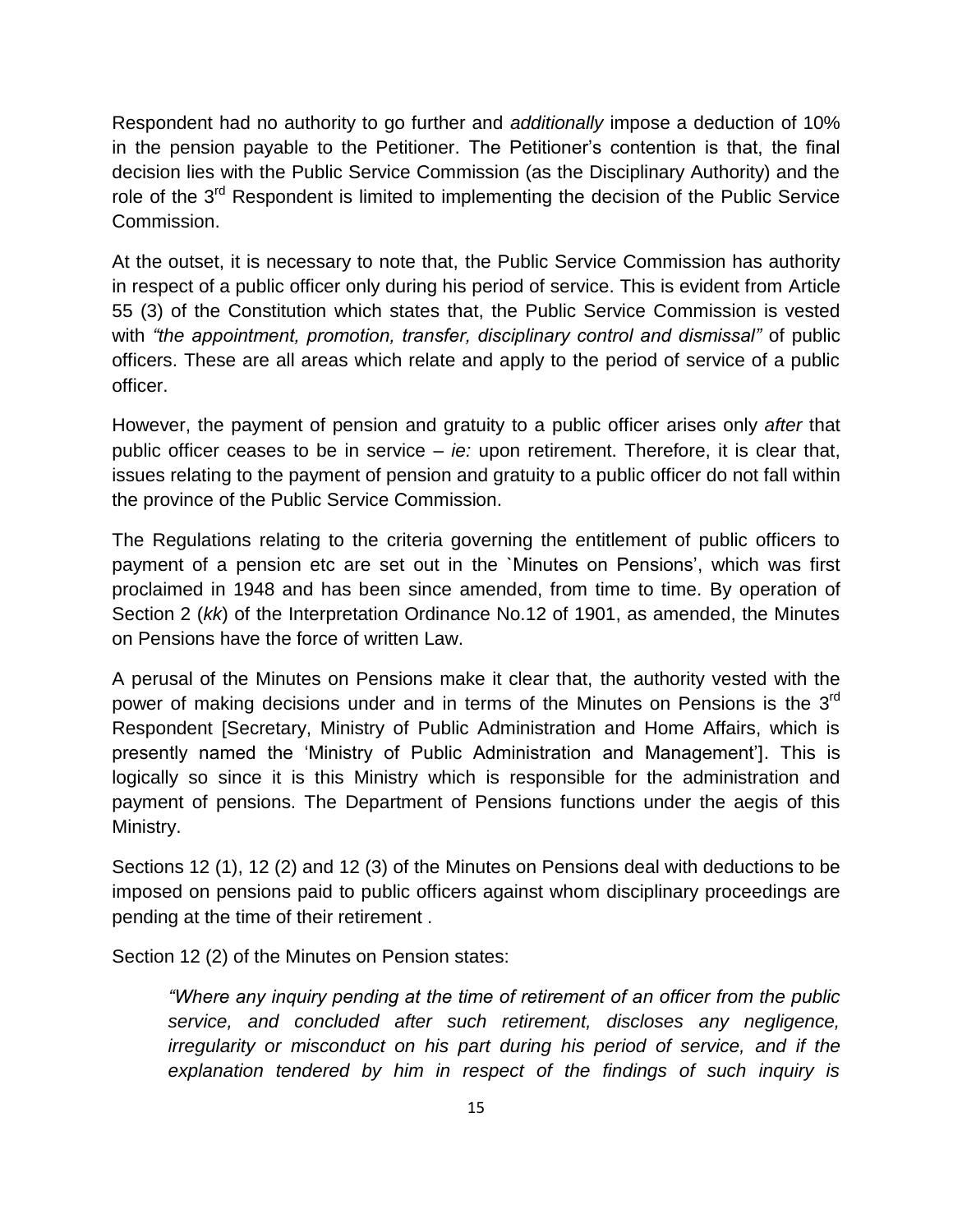*considered to be unsatisfactory by the competent authority or if no explanation is tendered by him in respect of these findings, the Permanent Secretary, Ministry of Public Administration, Local Government and Home Affairs may either withhold or reduce any pension, gratuity or other allowance payable or awarded to such officer under these Minutes"*.

The present case squarely falls within the ambit of Section 12 (2) of the Minutes on Pensions which deals with situations where: (i) a disciplinary inquiry was pending against the public officer at the time of his retirement; (ii that disciplinary inquiry was concluded after the public officer retired" and (iii) the public officer was found to be guilty of misconduct at this disciplinary inquiry. As I mentioned earlier, the Petitioner admits that, Section 12 (2) of the Minutes on Pensions applies.

Section 12 (2) of the Minutes on Pensions clearly states that, in the aforesaid circumstances, the 3<sup>rd</sup> Respondent was vested with the lawful authority to *"withhold or reduce any pension, gratuity or allowance"* payable to the Petitioner under and in terms of the Minutes on Pensions.

Thus, it is evident that, the  $3<sup>rd</sup>$  Respondent was vested with the lawful authority to decide that, the pension payable to the Petitioner should be withheld or reduced in addition to deciding to accept and direct the implementation of the recommendation made by the Public Service Commission to effect a deduction of 25% of the gratuity.

It should be noted that, since the Petitioner had retired and the matter of the payment of pension and gratuity was outside its area of authority, the Public Service Commission, (as the Disciplinary Authority which held the disciplinary inquiry) could only recommend the measures it thought were suitable with regard to the pension and gratuity payable to the Petitioner. Such a recommendation has to be made to the 3<sup>rd</sup> Respondent who, as set out above, was the authority vested with the power to take the final decision with regard to the payment of pension and gratuity to the Petitioner.

In fact, the above process is specifically laid down in Section 36:7 of the Establishments Code. Section 36:7 stipulates that, the Disciplinary Authority finds a public officer who has previously retired, guilty of misconduct after a disciplinary inquiry is held, the Disciplinary Authority should send its recommendation, to the 3<sup>rd</sup> Respondent, regarding whether the public officer should be deprived of his full pension and gratuity or only a percentage thereof, together with the Charge Sheet, report of the disciplinary inquiry and all other relevant documents. That is what the Public Service Commission did by its letter marked **"P10"**.

As stated above, on receipt of this recommendation made by the Public Service Commission in terms of Section 36:7 of the Establishments Code, the 3<sup>rd</sup> Respondent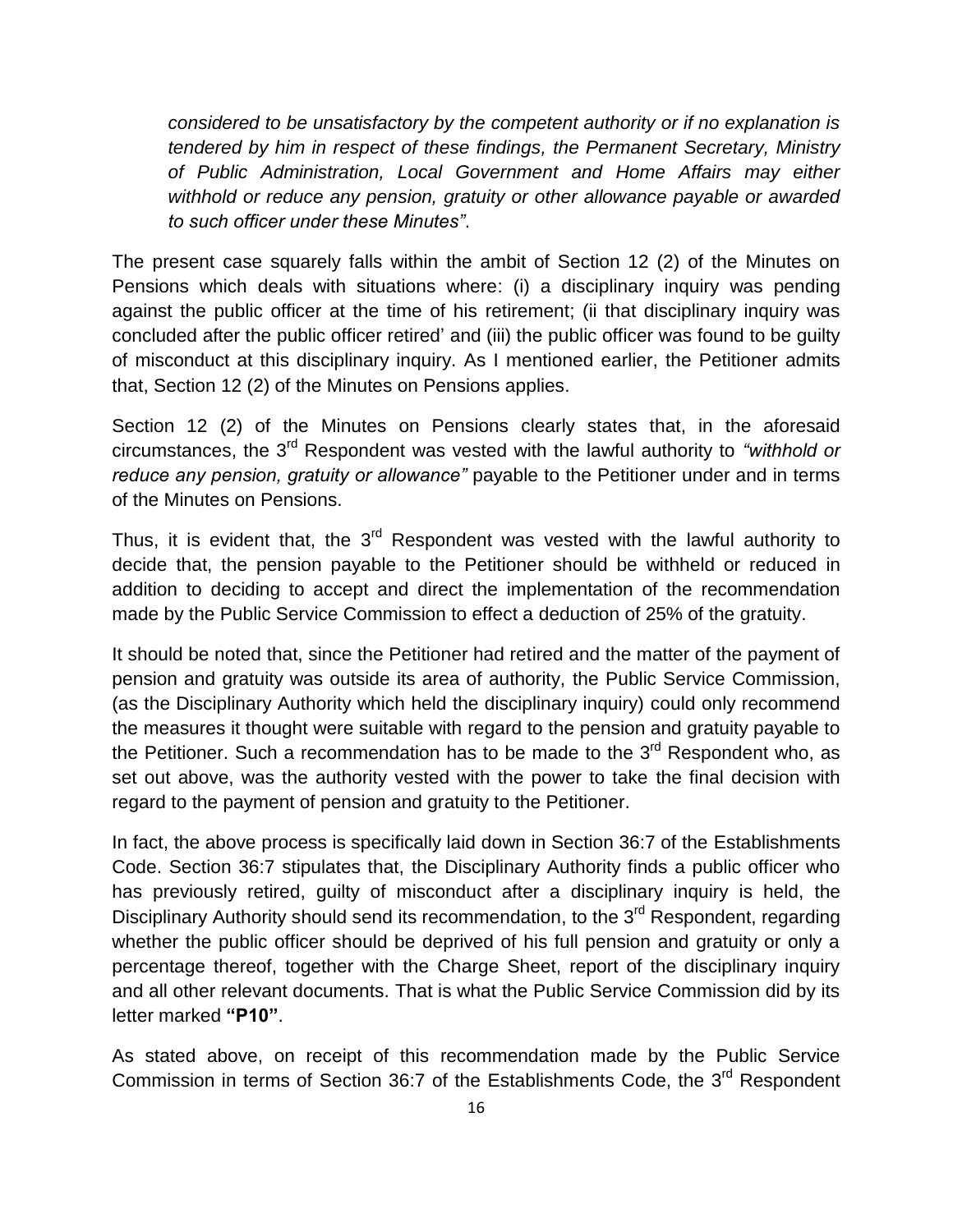was, by operation of Section 12 (2) of the Minutes on Pensions, vested with the lawful authority to decide whether to either accept, reject or vary this recommendation.

On the face of it, the  $3<sup>rd</sup>$  Respondent appears to have exercised this lawful authority vested in him by Section 12 (2) of the Minutes on Pensions, when he decided to accept the recommendation made by the Public Service Commission to impose a deduction of 25% of the gratuity and, *in addition*, decided to direct the deduction of 10% of the pension payable to the Petitioner.

In these circumstances, the Petitioner's contention that, the 3<sup>rd</sup> Respondent did not have any authority to vary the recommendation of the Public Service Commission, has no legal basis.

But, the aforesaid decision of the  $3<sup>rd</sup>$  Respondent to direct the deduction of 10% of the pension payable to the Petitioner is liable to be set aside for a different reason.

Section 12 (2) makes it clear that, 3<sup>rd</sup> Respondent was authorised to decide to "withhold *or reduce any pension, gratuity or allowance"* payable to the Petitioner only *after* the Public Service Commission [which is the *"competent authority"* referred to in Section 12 (2)] had considered the Petitioner"s explanation regarding *"the findings"* of the disciplinary inquiry and found such explanation to be unsatisfactory or if the Petitioner did not tender an explanation regarding *"the findings"* of the disciplinary inquiry.

Thus, Section 12 (2) imposed a requirement on the Public Service Commission to call for an explanation from the Petitioner with regard to *"the findings"* of the disciplinary inquiry at which he had been found to be guilty of Charges of misconduct.

It is only *after* the Public Service Commission called for that explanation and considered it or the Petitioner failed to submit an explanation despite being called upon to do so, that, the 3<sup>rd</sup> Respondent was authorised to take a decision to *"withhold or reduce any pension, gratuity or allowance"* payable to that public officer.

Further, though not expressly stated in Section 12 (2) of the Minutes on Pensions, it is implicit in the above process that, the explanation submitted by the public officer with regard to "the findings" of the disciplinary inquiry would have to be submitted to the 3<sup>rd</sup> Respondent for his consideration *prior to* the 3rd Respondent taking a decision whether to *"withhold or reduce any pension, gratuity or allowance"* payable to that public officer. This is reflected in Section 12 (3) of the Minutes on Pensions which provides for the 3<sup>rd</sup> Respondent to request a public officer who has failed to submit his explanation regarding *"the findings"* of the Disciplinary Inquiry to submit his explanation directly to the 3<sup>rd</sup> Respondent.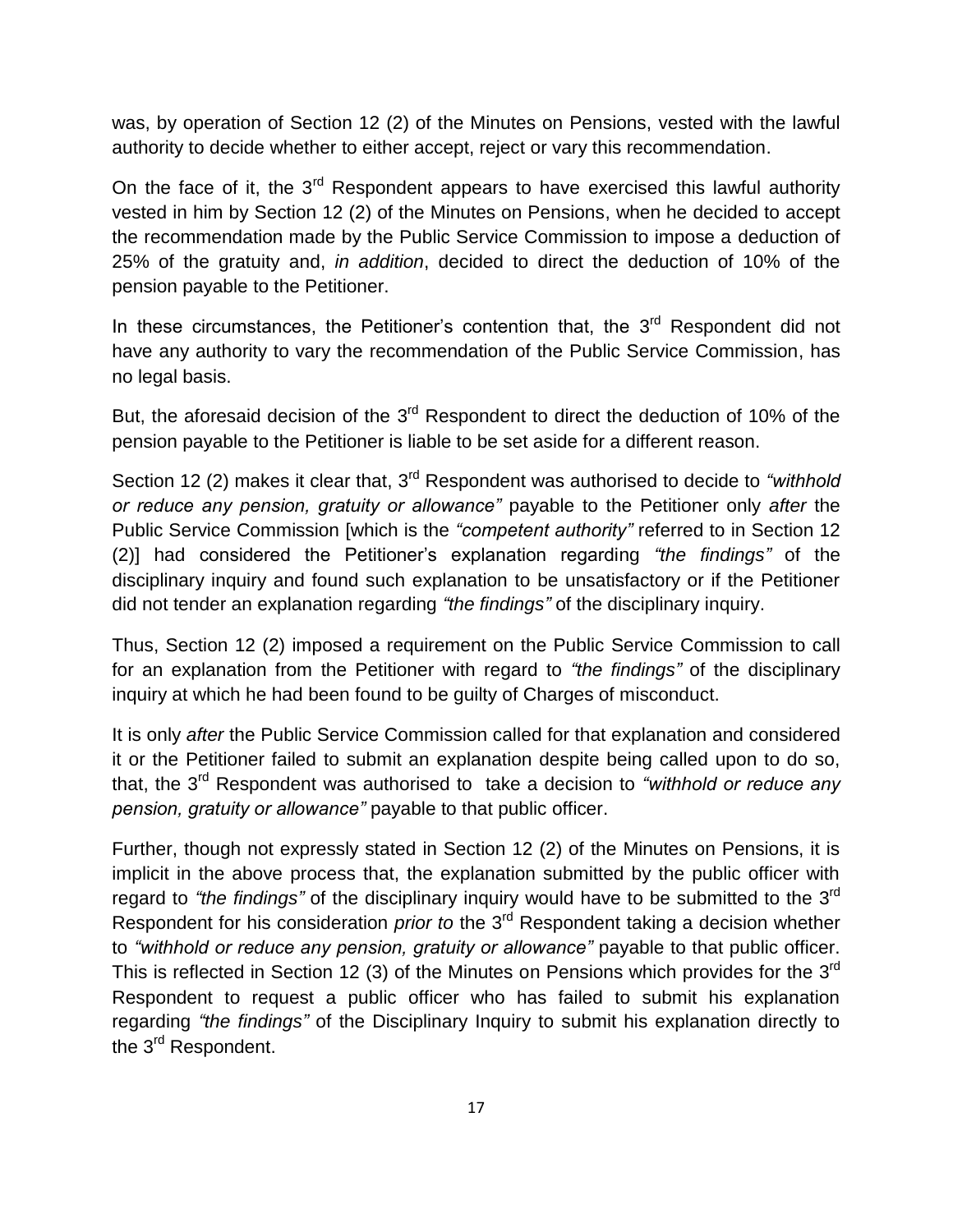It is clear to me that, there is good reason for the imposition of this requirement since it must be kept in mind that, a public officer who has spent decades in the public service prior to his retirement, has `earned" his pension. He has served in the expectation of receiving a pension (and, where applicable, a gratuity) from the time he retires. He has relied on this. His plans for his old age and meeting the needs of his family during that time, are based, to a considerable extent, on his expectation that he will receive a monthly pension during his lifetime.

In such circumstances, if a public officer who has retired is to be deprived of his pension (or the pension is to be reduced) as a result of an administrative decision taken by the 3<sup>rd</sup> Respondent in terms of Section 12 (2) of the Minute on Pensions, it is only fair and reasonable that, the public officer is given an opportunity to submit his explanation regarding *"the findings"* of the disciplinary inquiry and to have this explanation considered, before the 3<sup>rd</sup> Respondent takes a decision.

In the present case, the Petitioner was a public officer for 38 years and, as I recounted at the commencement of this Judgment, during this time, he served in 11 schools in different parts of Sri Lanka and also served in administrative capacities in regional Offices. The observations I made in the preceding two paragraphs, would surely apply to the Petitioner too.

However, the material before us makes it clear that, the Public Service Commission failed to call for and consider the Petitioner"s explanation with regard to *"the findings"* of the disciplinary inquiry at which the Petitioner was found to be guilty of Charges of misconduct.

Instead, the Public Service Commission recommended the deduction of 25% of the gratuity and the 3<sup>rd</sup> Respondent has directed that, this recommendation be implemented and, in addition, directed the deduction of 10% of the pension payable to the Petitioner, without complying with the aforesaid requirement stipulated in Section 12 (2) of the Minutes.

I am of the view that, strict compliance with the provisions of Section 12 (2) is required prior to the 3rd Respondent taking a decision to *"withhold or reduce any pension, gratuity or allowance"* payable to a retired public officer. I am fortified in reaching this conclusion by the Judgments of Dr. Amerasinghe J. in GODAWELA vs. CHANDRADASA [*supra*] and Gooneratne J. in ISMAIL vs. MAJEED [*supra*] which show that, their Lordships were of the view that, the provisions of the Minutes on Pensions must be complied with.

In these circumstances, I hold that, the failure to call for and consider the Petitioner's explanation with regard to *"the findings"* of the disciplinary inquiry *before* the 3rd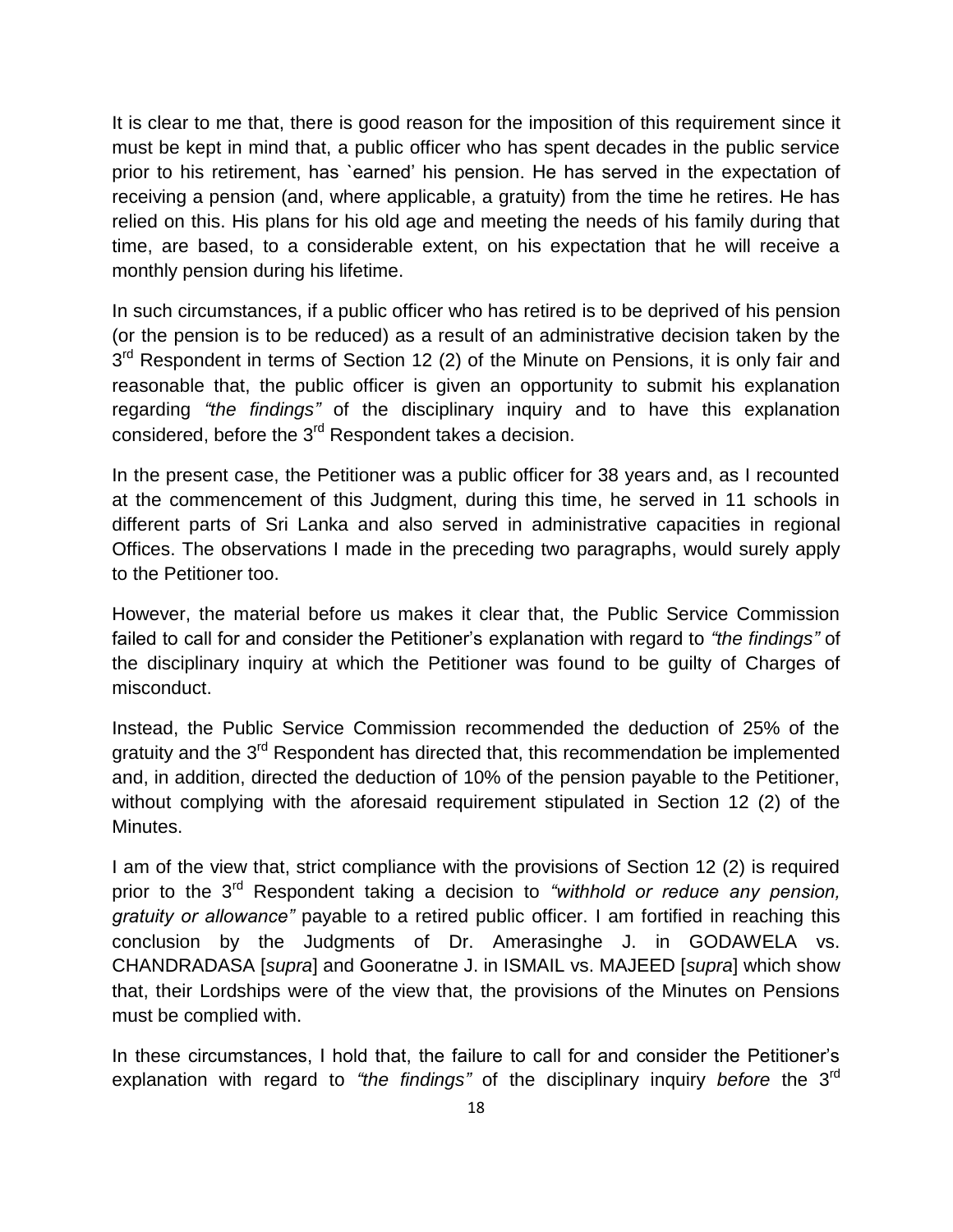Respondent directed the deduction of 10% of the pension payable to the Petitioner, results in that decision having been taken in violation of the requirements of Section 12 (2) of the Minutes on Pensions and arbitrarily. Consequently, that decision has denied the Petitioner the equal protection of the Law which is guaranteed by Article 12 (1) of the Constitution.

For purposes of record, I should mention that, a similar finding could have been made with regard to the decision of the  $3<sup>rd</sup>$  Respondent to direct the imposition of a deduction of 25% of the gratuity. But, the Petitioner has accepted this deduction and, in any event, a challenge to that deduction in this Application, would be time barred since the Petitioner was aware of that deduction from the time he received the letter dated 16<sup>th</sup> November 2011 marked **"P10"**.

For the aforesaid reasons, I hold that, the  $3<sup>rd</sup>$  Respondent has, by his decision to direct that 10% be deducted from the pension payable to the Petitioner, violated the Petitioner"s fundamental rights under Article 12 (1) of the Constitution.

Accordingly, I make Order setting aside only the decision of the 3<sup>rd</sup> Respondent directing that 10% be deducted from the pension payable to the Petitioner. For purposes of clarity, that decision has been set out as "Item II" in the letter marked **"3R-3"** and is referred to as "Item II" in the letter marked **"P11"**.

The 1A Respondent, 3A Respondent and 15A Respondent are directed to ensure that, the Petitioner is paid his full monthly pension (without any deductions) with effect from the month of October 2016 onwards in accordance with the procedure set out in the Minutes on Pensions and other applicable regulations. The amount to be paid should take into account any increases in the rates of pensions which may have come into effect from the date the Petitioner retired on 30<sup>th</sup> October 2007.

Further, I direct that, the Petitioner is to be paid the aggregate amount that was deducted from the Petitioner"s monthly pension in consequence of the aforesaid decision of the Secretary, Ministry of Public Administration and Home Affairs (which directed that 10% be deducted from the pension payable to the Petitioner). That payment should cover the period from the date of the Petitioner's retirement on  $30<sup>th</sup>$ October 2007 up to 30<sup>th</sup> September 2016. The 1A Respondent, 3A Respondent and 15A Respondent are directed to ensure that this is done on or before 31<sup>st</sup> December 2016.

The Petitioner has urged that, the decision of the  $3<sup>rd</sup>$  Respondent directing that 10% be deducted from the pension payable to the Petitioner was unreasonable, arbitrary,